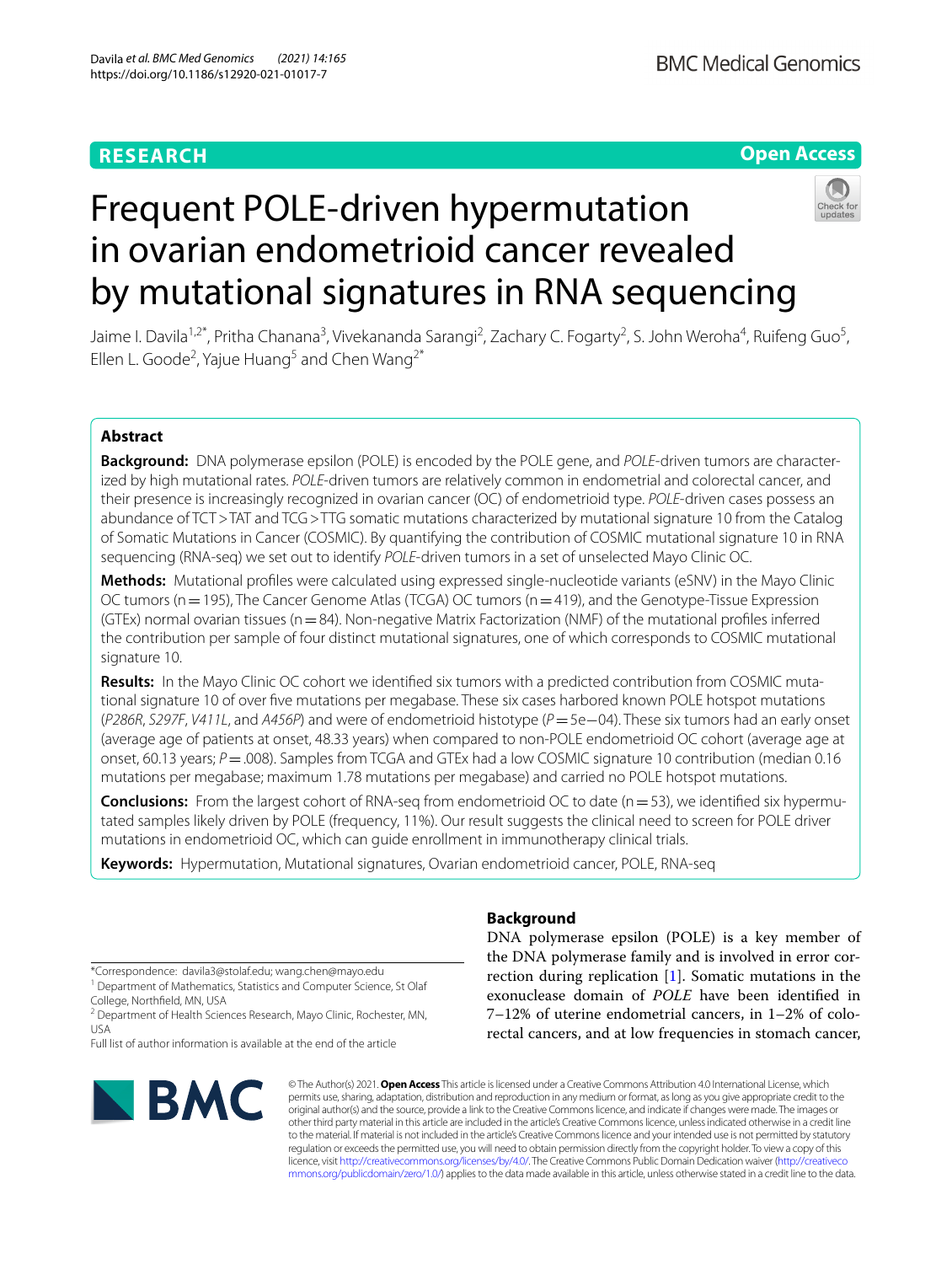glioblastoma, breast cancer, and others [\[2–](#page-5-1)[5\]](#page-5-2). Recurrent hotspot mutations include *P286R*, *S297F*, and *V411L*, which are characterized by ultramutation  $[5, 6]$  $[5, 6]$  $[5, 6]$  $[5, 6]$ . Patients with *POLE*-driven endometrial cancer have a favorable prognosis, a higher neoantigen load, an increased number of tumor-infltrating lymphocytes, and they may beneft from immunotherapy [[6–](#page-5-3)[8\]](#page-5-4).

Somatic *POLE* mutations are uncommon in serous ovarian cancer (OC) [[9,](#page-5-5) [10\]](#page-5-6) but the presence of *POLE* mutations is increasingly recognized in ovarian endometrioid cancer (OEC) [\[10](#page-5-6)[–14\]](#page-5-7). Patients with *POLE*-driven OEC have earlier disease onset, and an increased number of *CD8*+intraepithelial tumor-infltrating lymphocytes [[11,](#page-5-8) [14\]](#page-5-7). The prevalence of *POLE*-driven tumors in different OEC studies ranges from 3 to  $13\%$  [\[10](#page-5-6)–[12,](#page-5-9) [14](#page-5-7)[–16](#page-5-10)], and is likely driven by sample size, cohort selection criteria, and type of mutation detection assay. Interestingly, in a Japanese cohort of concurrent ovarian and endometrial cancer, the frequency of *POLE* mutations was high (five of 8 cases; 62%) detected by Sanger sequencing [\[13](#page-5-11)]; however, the reported *POLE* mutations (*Q292E*, *E396V*, *D287N*, and *N293D*) do not correspond to known hotspot mutations. This result highlights the need to ascertain the efects of particular *POLE* mutations and whether they are accompanied by hypermutation.

*POLE*-driven tumors are associated with a distinct mutational signature found in whole-genome sequencing from tumor-normal pairs which is characterized by a high number of TCT>TAT and TCG>TTG mutations [[4,](#page-5-12) [17](#page-5-13)]. Such distinct mutational profle is known as COS-MIC mutational signature 10 [\[17\]](#page-5-13). Exome sequencing detected an abundance of COSMIC mutational signature 10 in OEC cases with known *POLE* hotspot mutations [ $16$ ]. Previously, we developed a novel method for inferring and quantifying distinct mutational signatures using RNA sequencing (RNA-seq) data [\[18](#page-5-14), [19\]](#page-5-15). We applied this method in tumor-only fresh-frozen RNA sequencing (RNA-seq) samples in endometrial cancer and colorectal cancer tumors from The Cancer Genome Atlas (TCGA) and identified *POLE* cases with high specificity and sensitivity [[19](#page-5-16)].

Using previously published RNA-seq from a Mayo Clinic OC cohort ( $n=195$ ), which included the largest set of OEC transcriptomes to date  $(n=53)$ , we sought to leverage the mutational signatures approach to identify *POLE*-driven cases and to characterize their clinical characteristics [\[20](#page-5-16), [21\]](#page-5-17).

# **Methods**

#### **Mayo Clinic and public data selection and RNA‑seq**

Selected participants were patients who were at least 20 years old and were ascertained at Mayo Clinic from 1992 through 2009 within one year after receiving a

pathologically confrmed diagnosis of primary invasive epithelial OC, fallopian tube cancer, or primary peritoneal cancer. (Table [1](#page-1-0)). Patients were treated using standard frst line platinum-based chemotherapy. Tumors were snap frozen immediately after surgery and stored at −80 °C. A gynecologic pathologist confrmed the clinical diagnoses and verifed the tumor histology and grade and the presence of 70% tumor content before RNA extraction from fresh frozen tissue. As described previously [\[20](#page-5-16), [21](#page-5-17)] transcriptomic sequencing was performed in four batches with TruSeq Library Preparation kits (Stranded Total RNA Library Preparation Kit or RNA Library Preparation Kit v2; Illumina, Inc) and sequenced on the Illumina HiSeq 2000 sequencer with 100–base pair paired-end reads. All patients gave informed consent; all protocols were approved by the Mayo Clinic Institutional Review Board.

We also used OC RNA-seq from TCGA  $(n=419)$  and from normal ovarian tissue from the Genotype-Tissue Expression (GTEx) project (Broad Institute)  $(n=84)$  [\[9](#page-5-5), [22\]](#page-5-18).

## **Bioinformatics methods**

RNA-seq of Mayo Clinic, TCGA, and GTEx data sequencing reads were processed through the Mayo Clinic MAP-RSeq v.2.1.5 computational workflow, and variants were calculated with RVboost 0.1 [\[18,](#page-5-14) [23\]](#page-5-19). We considered expressed single nucleotide variants from

<span id="page-1-0"></span>**Table 1** Characteristics of the 195 patients in the Mayo Clinic ovarian cancer cohort

| <b>Feature</b>                 | Value    |
|--------------------------------|----------|
| Age at diagnosis, mean (SD), y | 62(12)   |
| Histology, no. (%)             |          |
| Serous                         | 114 (58) |
| Endometrioid                   | 53 (27)  |
| Clear cell                     | 14(7)    |
| Undifferentiated               | 8(4)     |
| Mucinous                       | 3(2)     |
| Other                          | 3(2)     |
| Grade, no. (%)                 |          |
| 1                              | 20(10)   |
| $\overline{2}$                 | 24 (12)  |
| 3                              | 146 (75) |
| Unknown                        | 5(3)     |
| Stage, no. (%)                 |          |
| I                              | 45 (23)  |
| $\mathsf{II}$                  | 15(8)    |
| $\mathbb{H}$                   | 100(51)  |
| $\mathsf{IV}$                  | 33(17)   |
| Unknown                        | 2(1)     |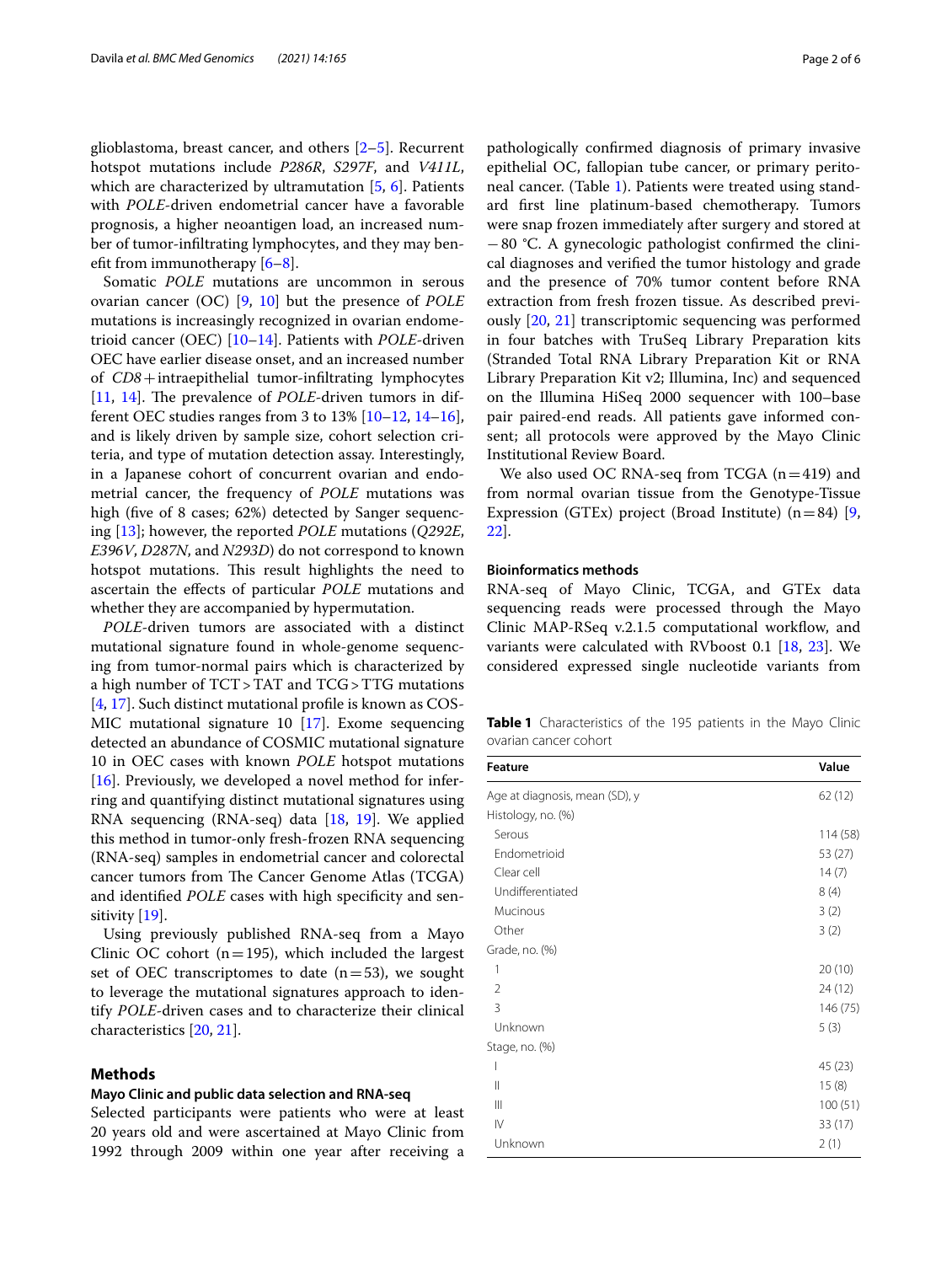RVboost with a Q score greater than 10%, read depth greater than 10, a minor allelic frequency less than 2% in the 1000 Genomes Project [[24](#page-5-20)], and not present in recurrent expressed single-nucleotide variants identifed in RNA-seq from adjacent normal tissue. The RNA-seq capture region was defined as positions with  $20 \times$  coverage as calculated by the Genome Analysis Toolkit (GATK; Broad Institute). Samples with read depth over  $20 \times at$ less than fve million positions were excluded from this analysis. Tumor mutation burden (TMB) was calculated as the number of considered expressed variants per capture region  $\times$  10<sup>6</sup>.

We used the mutational signatures v2 from the Catalogue of Somatic Mutations in Cancer (COSMIC) [[25](#page-5-21)] where the mutational profles are represented as the proportion of each substitution type  $(C > A, C > G, C > T$ ,  $T > A$ ,  $T > C$ , and  $T > G$ ) and its trinucleotide context (the nucleotide before and after each mutated base) [\[17](#page-5-13)]. For the detection of mutational signatures and their contribution to each sample, we used R version 3.4.2 (R Foundation) with the MutationalPatterns v1.4.3 package [\[26](#page-5-22)]. To measure the similarity between two mutational signatures we used the cosine similarity as implemented in the function *cos sim* in the MutationalPatterns v1.4.3 package. The cosine similarity takes values between 0 and 1, with a value close to 1 if there is great similarity between signatures and close to 0 if the two signatures are dissimilar.

## **Statistical analysis**

We used R version 3.4.2 with the tidyverse 1.2.1 package to perform statistical analyses and generate graphs. Whiskers in the boxplots correspond 75th (and 25th) Quantile  $\pm$  1.5 IQR (Interquantile range) and outliers correspond to values outside this range. Two-sided Mann– Whitney tests (Wilcoxon rank sum tests) were used for comparisons of contributions of *POLE* mutational signature across the Mayo OC cohort and TCGA/GTEx, and age across patients with and without *POLE* mutations. Histology fndings from patients with and without *POLE* mutations were compared with the Fisher exact test.

# **Results**

The Mayo Clinic OC cohort with existing RNA-seq consisted of 195 patients whose clinical characteristics are described in Table  $1$  [\[20](#page-5-16), [21](#page-5-17)]. This cohort, contains an abundance of nonserous histologies (81 of 195) and includes 53 with OEC, which makes it the largest OEC RNAseq collection to date.

Mutational profles from eSNV were calculated in the Mayo Clinic OC tumors  $(n=195)$ , TCGA OC tumors  $(n=419)$ , and the GTEx normal ovarian tissues  $(n=84)$ . Using Non-negative Matrix Factorization (NMF) [[26](#page-5-22)] we were able to approximate each sample's mutational profle as a combination of four distinct mutational signatures (Fig. [1](#page-2-0)a and Additional fle [1](#page-4-0): Fig. S1). Using the cosine similarity, we established a high degree of resemblance between the approximated mutational profles from NMF and the original mutational profle (median cosine similarity, 0.92; interquartile range, 0.89–0.93) (Additional fle [1](#page-4-0): Fig. S2).

Using the cosine similarity, the four mutational signatures were compared against the COSMIC mutational signatures catalog v2 (Fig. [1b](#page-2-0))  $[17]$ . Signature B has a cosine similarity of 0.91 against COSMIC signature 1 which is associated with aging  $[27]$  $[27]$ . Signature C has cosine similarities of 0.85 and 0.77 against COSMIC signatures 4 and 3, which are associated with tobacco exposure and defective double strand repair respectively [\[17](#page-5-13)].



<span id="page-2-0"></span>signature A has a high cosine similarity against COSMIC mutational

signature 10 and it is denoted in red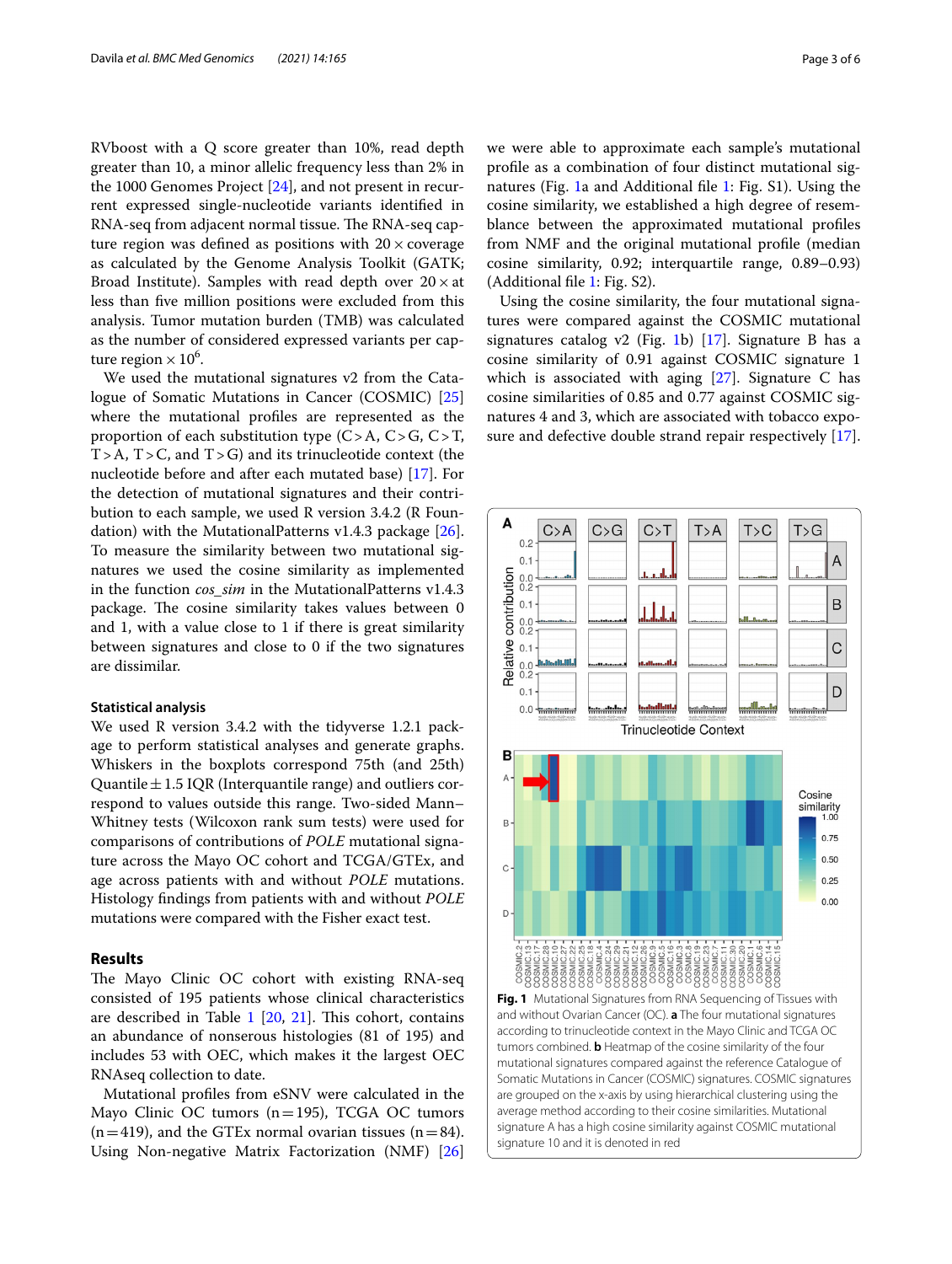Signature D has a cosine similarity of 0.81 against COS-MIC signature 5, a signature found in all cancer types  $[17]$  $[17]$ .

Of note, signature A has a cosine similarity of 0.88 to COSMIC signature 10, which is associated with *POLE* defects [[2\]](#page-5-1). Six samples in the Mayo Cohort have a similar mutational distribution characterized by an enrichment of the *POLE* contribution (Additional file [1](#page-4-0): Fig. S<sub>1</sub>B and C<sub>)</sub>.

The *POLE* signature contribution of such six samples (of 195) from our Mayo OC were deemed as outliers (>5.74 Mut per megabase) (see Methods and Additional fle [1:](#page-4-0) Fig. S3). Normal samples from GTEx and serous OC samples from TCGA had a median of 0.16 mutations per megabase; maximum 1.78 mutations per megabase of the *POLE* signature and can be used as negative *POLE* controls (Fig.  $2a$ ). The six outlier Mayo OC samples have a higher *POLE* signature contribution (median 46.34 mutations per megabase; *P*=2.37E−05) when compared to the negative *POLE* controls (Fig. [2](#page-3-0)a). The individual mutational profles for each of those six samples are shown in Fig. [2](#page-3-0)b.

Within these six samples, we found expressed mutations corresponding to the *POLE* hotspot COSMIC mutations *P286R*, *S297F*, *V411L*, and *A456P* (Table [2](#page-4-1) and on Additional fle [1](#page-4-0): Fig. S3) [\[28](#page-5-24)]. No other samples in the Mayo OC, the TCGA OC, or the normal ovarian GTEx cohort harbored expressed mutations in any of the *POLE* hotspots.

All six samples were of endometrioid histotype (*P*=5e−04) and constituted 11% of OEC cases. Average age at onset was earlier (48.33 years) than in the non-*POLE* OEC cohort (60.13 years; *P*=0.008). Four of these six samples corresponded to stage 1, and two corresponded to stage 3 (Table [2\)](#page-4-1).

# **Discussion**

RNA-seq is routinely used for transcriptome quantifcation and fusion detection, as illustrated by our previous studies where we characterized gene expression and fusions across diferent OC histology types [\[20,](#page-5-16) [21](#page-5-17)]. This study constitutes a novel reuse of this OC RNA-seq cohort, along with multiple public RNA-seq datasets including TCGA and GTEx, to enable clinically signifcant discoveries of previously unidentifed *POLE* altered cases. Furthermore, our bioinformatics approach can identify the distinct *POLE* mutational signatures in RNAseq as well as confrm the expression of *POLE* hotspot mutations. This adds to the clinical utility of RNA-seq which can already detect fusions and calculate tumor mutational burden in a single clinical assay, as opposed to DNA-seq [\[29,](#page-5-25) [30](#page-5-26)].



<span id="page-3-0"></span>POLE-driven tumors have a favorable prognosis, an increased number of tumor-infltrating lymphocytes, and can beneft from immunotherapy. Despite these distinct characteristics of *POLE*-driven tumors, *POLE* mutation status is not routinely evaluated in a clinical setting for OEC. By using RNA-seq on the largest OEC cohort to our knowledge ( $n=53$ ), we found six of 53 OEC samples (11%) that were *POLE*-driven. Those six samples had a highly specifc mutational profle corresponding to the well-characterized *POLE* COSMIC signature 10 profle, and *POLE* hotspot mutations (*P286R*, *S297F*, *V411L*, and *A456P*). Two of the 6 patients in the group of *POLE* cases had advanced-stage OEC with relatively high recurrence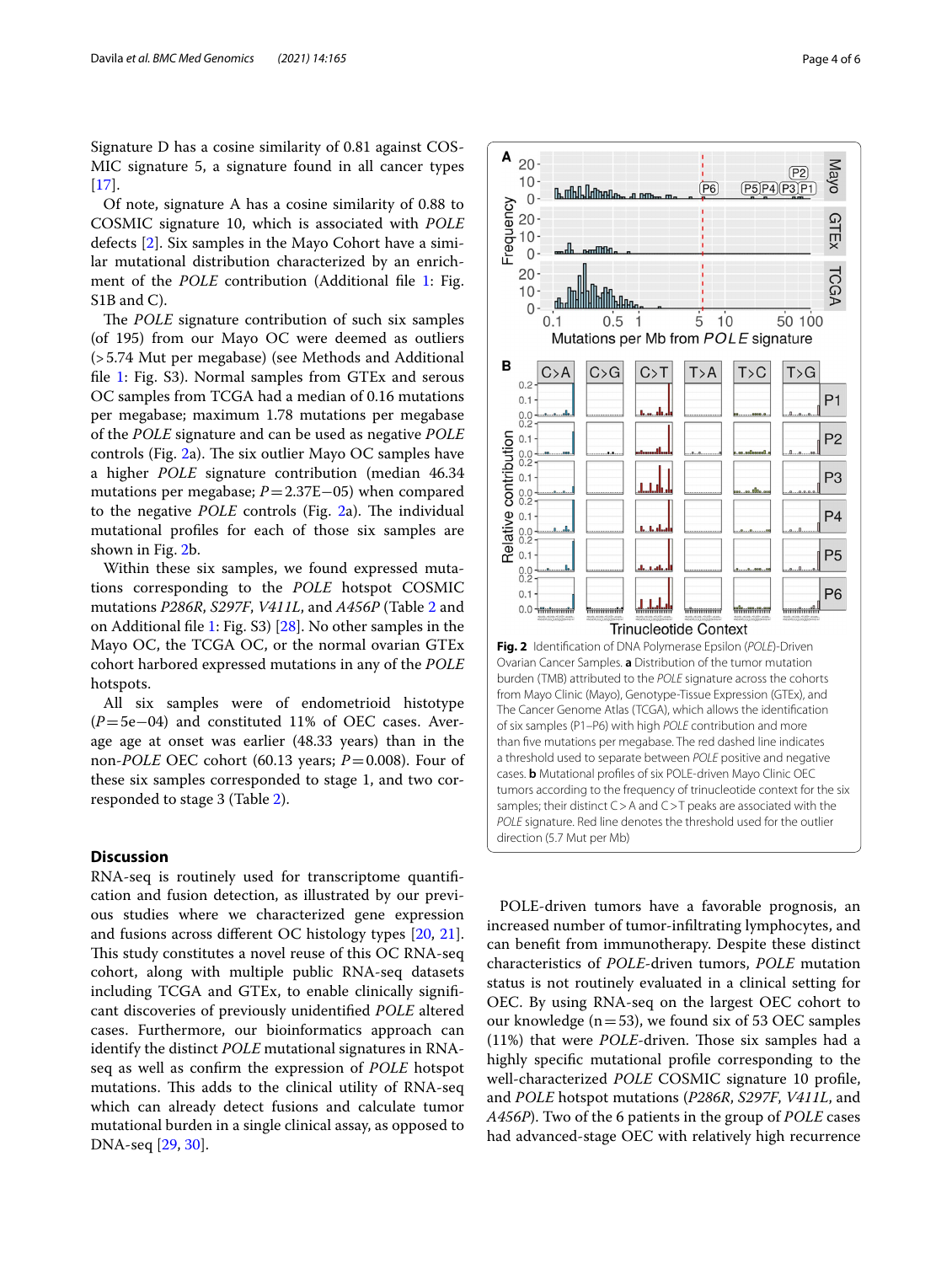| Sample         | <b>POLE</b> mutation | <b>POLE TMB</b> | Age, years | Histology           | Stage | Grade | <b>Vital status</b> |
|----------------|----------------------|-----------------|------------|---------------------|-------|-------|---------------------|
| P <sub>1</sub> | A456P                | 75.2            | 46         | <b>Endometrioid</b> | Ш     |       | Alive               |
| P <sub>2</sub> | S297F                | 71.7            | 49         | <b>Fndometrioid</b> |       |       | Alive               |
| P <sub>3</sub> | V4111                | 64.             | 49         | <b>Fndometrioid</b> | Ш     | 3     | Deceased            |
| P <sub>4</sub> | P <sub>286R</sub>    | 28.6            | 46         | <b>Fndometrioid</b> |       |       | Alive               |
| <b>P5</b>      | P <sub>286R</sub>    | 21.6            | 49         | <b>Fndometrioid</b> |       |       | Alive               |
| <b>P6</b>      | V4111                | 5.8             | 51         | <b>Endometrioid</b> |       |       | Alive               |

<span id="page-4-1"></span>**Table 2** Clinical Characteristics of six *POLE* Samples from the Mayo Clinic Ovarian Cancer Cohort

*POLE* DNA polymerase epsilon, *TMB* tumor mutation burden

risks; therefore, OEC patients with *POLE*-driven tumors can be eligible for immunotherapy trials if their cancers progress or recur.

The tumor mutational burden (TMB) attributed to COSMIC signature 10 of our *POLE* cases spans from over five to more than 75 mutations per megabase. Patients with higher TMB attributed to COSMIC signature 10 have worse clinical characteristics and outcomes than among non-POLE OECs; the sample with the lowest TMB was from a patient with a low-grade, stage 1 cancer, and the three samples with the highest TMB correspond to higher-grade or higher stage cancers. However, the limited number of *POLE* cases in this study precluded any statistical analysis, and further independent studies with larger sample sizes are necessary to validate and confrm such a trend.

The smaller number of mutations in RNA-seq as compared to Whole Genomic Sequencing (WGS) reduces the statistical power to fnd known signatures present at lower levels and to distinguish the contribution of closely related and fat signatures. To illustrate this point, COSMIC signature 3 which is associated with defective homologous recombination and is prevalent in OC had only cosine similarity of 0.77 against signature C, while signature 4 which is associated with tobacco and not known to play a role in OC had a cosine similarity of 0.84 against signature C. Future studies to quantify the limit of detection of mutational signatures in RNA-seq are warranted.

# **Conclusions**

Using RNA-seq mutational signatures from the largest OEC cohort to date  $(n=53)$ , we found that 6 hypermutated samples (11%) had evidence of *POLE*-driven tumors.

#### **Abbreviations**

COSMIC: Catalogue of Somatic Mutations in Cancer; GTEx: Genotype-Tissue Expression; MMR: mismatch repair; MSK-IMPACT: Memorial Sloan Kettering integrated mutation profling of actionable cancer targets; OC: ovarian cancer; OEC: ovarian endometrioid cancer; POLE: DNA polymerase epsilon; RNA-seq: RNA sequencing; TCGA: The Cancer Genome Atlas; TMB: tumor mutation burden.

# **Supplementary Information**

The online version contains supplementary material available at [https://doi.](https://doi.org/10.1186/s12920-021-01017-7) [org/10.1186/s12920-021-01017-7](https://doi.org/10.1186/s12920-021-01017-7).

<span id="page-4-0"></span>**Additional fle 1.** Supplementary Figures.

#### **Acknowledgements**

We wish you to acknowledge English Language editing and review services at the department of Scientifc Publications at Mayo Clinic, Rochester, MN. We thank the reviewers whose insightful comments improved and clarifed the current manuscript.

#### **Authors' contributions**

J.I.D. and C.W. performed and supervised bioinformatics analyses, participated in study design and interpretation of results, and manuscript drafting. P.C., V.S., and Z.C.F. participated in generation of results and performed bioinformatics analysis and manuscript drafting. E.L.G., S. J.W., and Y.H. participated in study design and manuscript drafting. All authors read and approved the fnal manuscript.

#### **Funding**

This study was supported by R21-CA222867, R01-CA122443, R01-CA248288 from the National Institutes of Health.

#### **Availability of data and materials**

The datasets and code generated during and/or analyzed during the current study are available in [https://github.com/jdavilal/mutational\\_sig\\_oec.](https://github.com/jdavilal/mutational_sig_oec)

## **Declarations**

#### **Ethics approval and consent to participate**

All patients gave informed consent, and all protocols were approved by the Mayo Clinic Institutional Review Board. All methods were carried out in accordance with relevant guidelines and regulations.

## **Consent for publication**

Consent for publication is not applicable.

#### **Competing interests**

The authors declare that they have no competing interests.

#### **Author details**

<sup>1</sup> Department of Mathematics, Statistics and Computer Science, St Olaf College, Northfield, MN, USA. <sup>2</sup> Department of Health Sciences Research, Mayo Clinic, Rochester, MN, USA.<sup>3</sup> Division of Shared Resources, Fred Hutchinson Cancer Research Center, Seattle, WA, USA. 4 Division of Medical Oncology, Mayo Clinic, Rochester, MN, USA.<sup>5</sup> Division of Anatomic Pathology, Mayo Clinic, Rochester, MN, USA.

# Received: 11 January 2021 Accepted: 13 June 2021